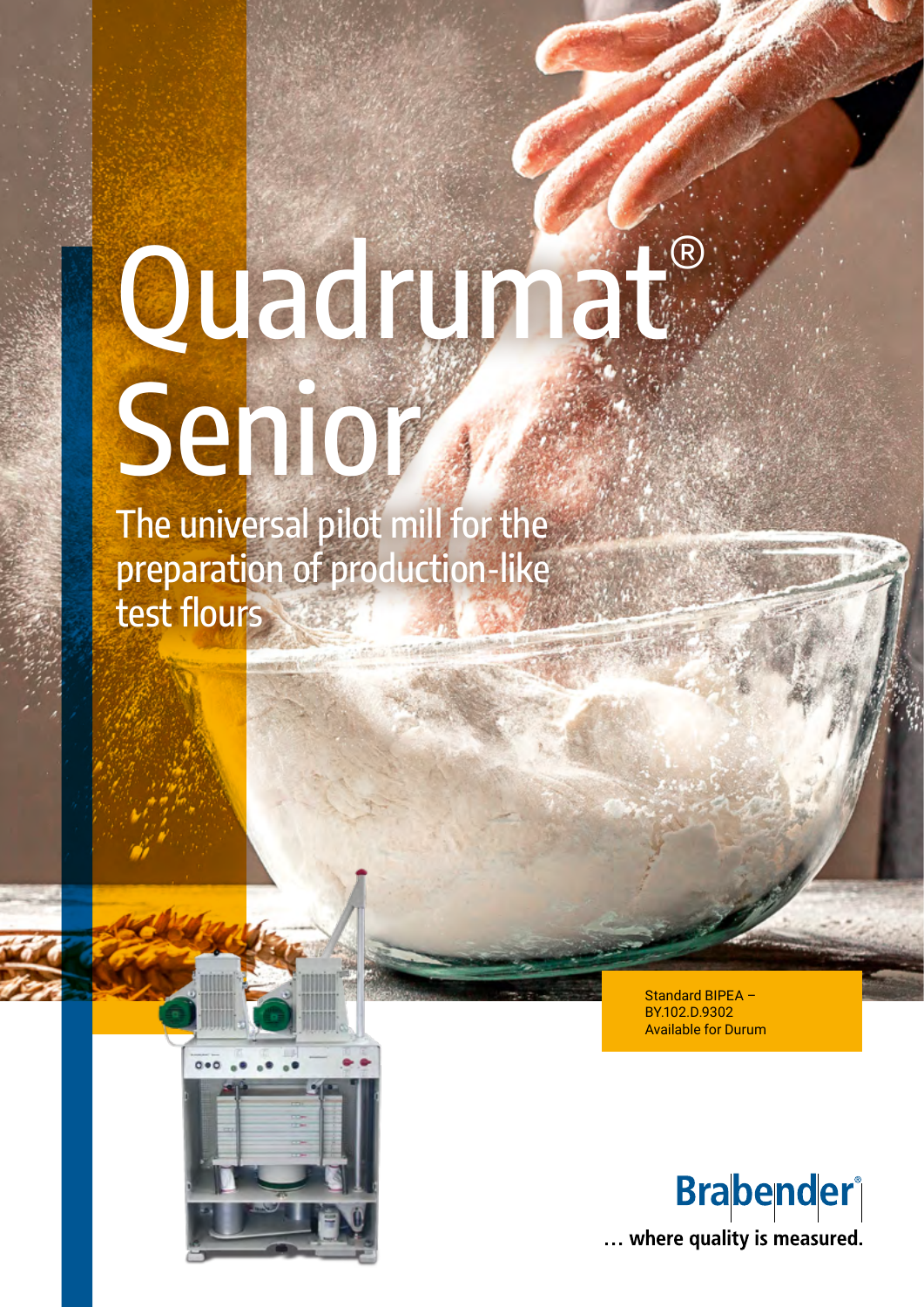# Property of the British of the British of The British of The British of The Scheel break siff The scheaf flour The break siffers of bediender the midd section g siffers of Again, the draw flour stock By turning assembly<br>By Quadrumat Senior

#### The Brabender Quadrumat Senior is a laboratory mill for manifold applications.

From the feed hopper, the sample passes the 4-roll milling system and falls onto the first frame of the break sifter section.

The schematic shows the way of the different brans and flours and of the "overs" from the different sieves. The break flours from the collector frames and can be collected either as two separate flours or collected together in a common flour stock pail.

The middlings from the last sieve of the break sifter section go to the 4-roll reduction head and pass the sifters of the reduction section.

Again, the flours from collecting frames and can either be drawn separately or gathered together in a common flour stock pail.

By turning the different sifter frames by 180° in the assembly, various flour types can be obtained.

### **Technical Data**

- Throughput: 8-10 kg/h
- Sample weight: min. 200 g
- Yield: 65 75 %
- Ash: 0.45 0.65% on dry substance
- Mains connection: 3x 230 V; 50/60 Hz + PE; 2.8 A 3x 400 V; 50/60 Hz + N + PE; 1.6 A
- Power: 1.1 kW
- Dimensions (W x H x D): 940 x 1820 x 530 mm
- Weight: approx. 300 kg net





Quadrumat Senior schematic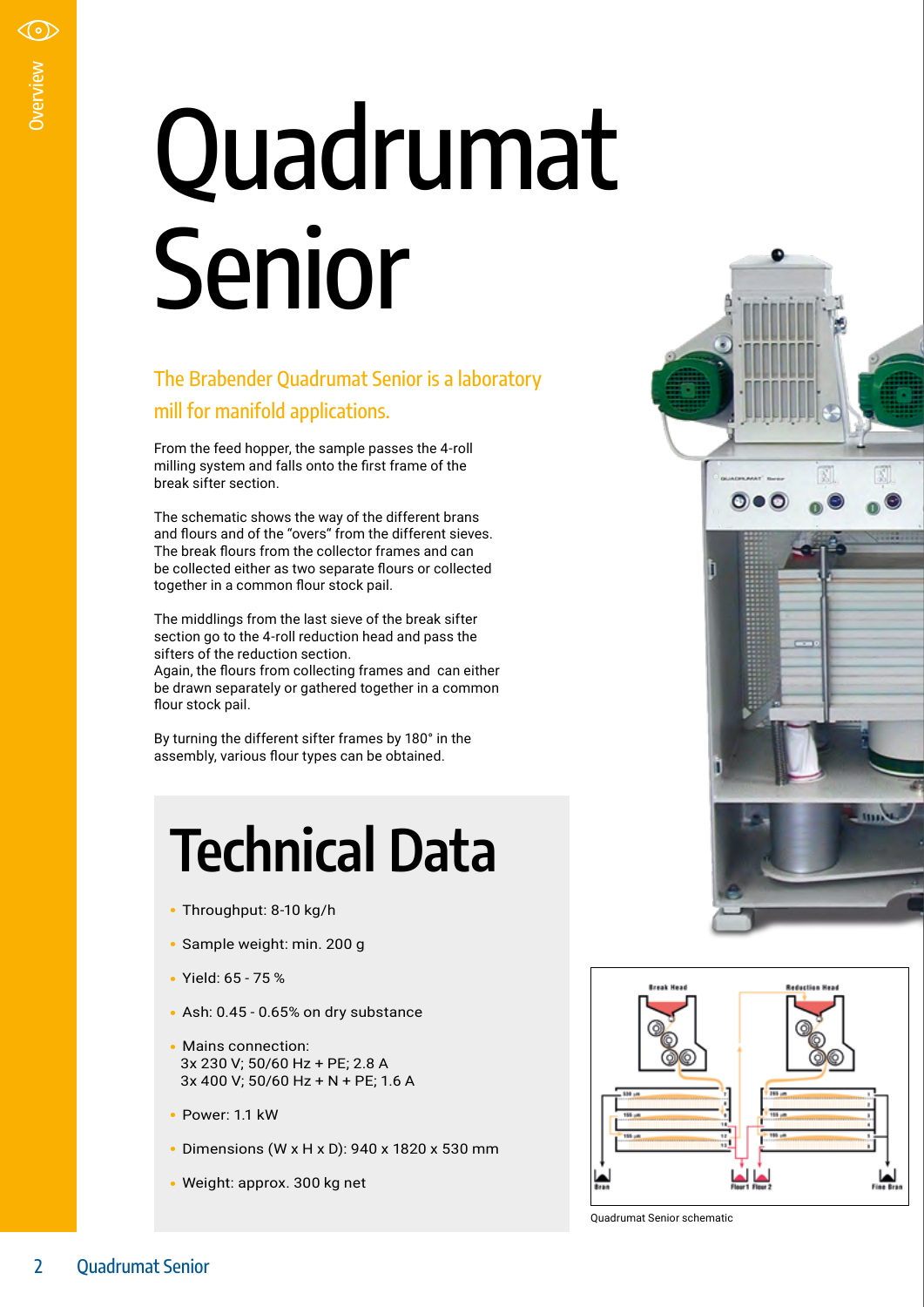



## **Highlights**

#### Versatile applications:

- Preparation of productionequivalent test flours
- Checking the milling properties of various sorts of grain (wheat, rye and others)
- Determination of the potential yield
- Optimisation of grinding results through five different sifter configurations

#### Process advantages :

- Automatic grinding process
- Optain up to four milling products together:
	- Break flour
		- Reduction flour
	- Shorts
	- Bran
- High performance and gentle milling by 4-roll milling system with hardened, profile-ground rolls
- 2 x 3 successive roll passes
- No intermediate sifting required
- Self-cleaning sifter
- Easy operation and handling
- Good reproducibility and constancy

A modified version of the Quadrumat Senior with modified rolls and roll gaps and another sifter is available for grinding durum wheat to semolina.

#### Bran Duster

If the ash content and yield of your grain sample do not meet the required specification, the bran duster carefully separates flour particles still adhering to the bran.

Increase the yield obtained on your Quadrumat Senior by some 10% and approach even better the ash content of your samples to that of commercial flours.

Or use the bran duster to exactly adjust the flour produced to a certain type and obtain flours which are exactly the same as those produced in industri al mills for making reliable statements concerning the flour quality.

#### The advantages are:

- Higher yield
- Higher ash content
- Sifter easily removable